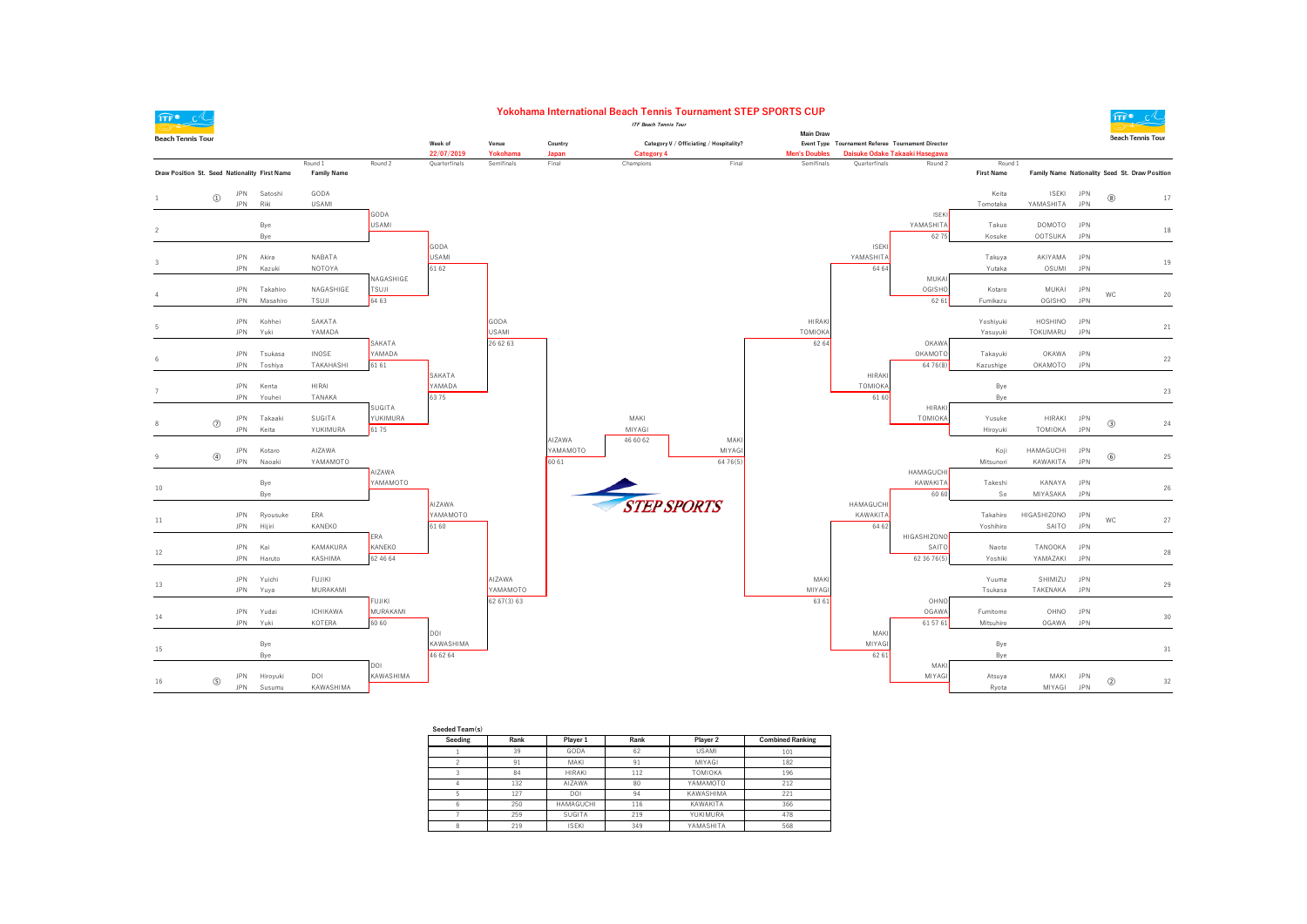### Yokohama International Beach Tennis Tournament STEP SPORTS CUP

*ITF Beach Tennis Tour* 

|                                    |          |                   |                    |                           |                                         | <b>Consolation Draw</b> | peach fennis four                                 |
|------------------------------------|----------|-------------------|--------------------|---------------------------|-----------------------------------------|-------------------------|---------------------------------------------------|
| Week of                            | Venue    | Country           |                    |                           | Category V / Officiating / Hospitality? |                         | Event Type Tournament Referee Tournament Director |
| 22/07/2019                         | Yokohama | <b>JAPAN</b>      |                    | <b>Category 4</b>         |                                         | <b>Men's Doubles</b>    | Daisuke Odake 「akaaki Hasegawa                    |
|                                    |          |                   | Round 1            | Quarterfinals             | Semifinals                              | Final                   | Champions                                         |
| Draw Position St. Seed Nationality |          | <b>First Name</b> | <b>Family Name</b> |                           |                                         |                         |                                                   |
|                                    |          | Yuuma             | SHIMIZU            |                           |                                         |                         |                                                   |
| $\mathbf{1}$                       |          | Tsukasa           | TAKENAKA           |                           |                                         |                         |                                                   |
|                                    |          |                   |                    | SHIMIZU                   |                                         |                         |                                                   |
|                                    |          | Bye               |                    | TAKENAKA                  |                                         |                         |                                                   |
| $\sqrt{2}$                         |          | Bye               |                    |                           |                                         |                         |                                                   |
|                                    |          |                   |                    |                           | SHIMIZU                                 |                         |                                                   |
| $\sqrt{3}$                         |          | Bye               |                    |                           | <b>TAKENAKA</b>                         |                         |                                                   |
|                                    |          | Bye               |                    |                           | 41 54 (3)                               |                         |                                                   |
|                                    |          |                   |                    | KANAYA                    |                                         |                         |                                                   |
| $\sqrt{4}$                         |          | Takeshi           | KANAYA             | MIYASAKA                  |                                         |                         |                                                   |
|                                    |          | So                | MIYASAKA           |                           |                                         |                         |                                                   |
|                                    |          |                   |                    |                           |                                         |                         |                                                   |
| 5                                  |          | Tsukasa           | <b>INOSE</b>       |                           |                                         | SHIMIZU                 |                                                   |
|                                    |          | Toshiya           | TAKAHASHI          |                           |                                         | <b>TAKENAKA</b>         |                                                   |
|                                    |          |                   |                    | <b>INOSE</b><br>TAKAHASHI |                                         | 41 42                   |                                                   |
| $\,6\,$                            |          | Bye<br>Bye        |                    |                           |                                         |                         |                                                   |
|                                    |          |                   |                    |                           | <b>INOSE</b>                            |                         |                                                   |
|                                    |          | Yudai             | <b>ICHIKAWA</b>    |                           | <b>TAKAHASHI</b>                        |                         |                                                   |
| $\overline{7}$                     |          | Yuki              | KOTERA             |                           | 53 41                                   |                         |                                                   |
|                                    |          |                   |                    | TANOOKA                   |                                         |                         |                                                   |
|                                    |          | Naoto             | TANOOKA            | YAMAZAKI                  |                                         |                         |                                                   |
| 8                                  |          | yoshiki           | YAMAZAKI           | 40 41                     |                                         |                         |                                                   |
|                                    |          |                   |                    |                           |                                         |                         | SHIMIZU                                           |
| 9                                  |          | Kenta             | <b>HIRAI</b>       |                           |                                         |                         | <b>TAKENAKA</b>                                   |
|                                    |          | Yohei             | TANAKA             |                           |                                         |                         | 14 41 [10-4]                                      |
|                                    |          |                   |                    | KAMAKURA                  |                                         |                         |                                                   |
| 10                                 |          | Kai               | KAMAKURA           | <b>KASHIMA</b>            |                                         |                         |                                                   |
|                                    |          | Haruto            | KASHIMA            | 42 14 [10-7]              |                                         |                         |                                                   |
|                                    |          |                   |                    |                           | <b>DOMOTO</b>                           |                         |                                                   |
| $11\,$                             |          | Bye               |                    |                           | <b>OOTSUKA</b><br>$54(1)$ 42            |                         |                                                   |
|                                    |          | Bye               |                    | DOMOTO                    |                                         |                         |                                                   |
|                                    |          | Takuo             | <b>DOMOTO</b>      | <b>OOTSUKA</b>            |                                         |                         |                                                   |
| $12\,$                             |          | Kosuke            | <b>OOTSUKA</b>     |                           |                                         |                         |                                                   |
|                                    |          |                   |                    |                           |                                         |                         |                                                   |
|                                    |          | Takuya            | AKIYAMA            |                           |                                         | NABATA                  |                                                   |
| 13                                 |          | yutaka            | <b>OSUMI</b>       |                           |                                         | <b>NOTOYA</b>           |                                                   |
|                                    |          |                   |                    | AKIYAMA                   |                                         | 54(3) 14 [11-9]         |                                                   |
| 14                                 |          | Yoshiyuki         | <b>HOSHINO</b>     | <b>OSUMI</b>              |                                         |                         |                                                   |
|                                    |          | Yasuyuki          | TOKUMARU           | W/O                       |                                         |                         |                                                   |
|                                    |          |                   |                    |                           | NABATA                                  |                         |                                                   |
| 15                                 |          | Bye               |                    |                           | NOTOYA                                  |                         |                                                   |
|                                    |          | Bye               |                    |                           | 41 42                                   |                         |                                                   |
|                                    |          |                   |                    | NABATA                    |                                         |                         |                                                   |
| $16\,$                             |          | Akira             | NABATA             | <b>NOTOYA</b>             |                                         |                         |                                                   |
|                                    |          | Kazuki            | <b>NOTOYA</b>      |                           |                                         |                         |                                                   |

| Seeded Team(s) |      |          |      |          |                         |  |  |  |  |
|----------------|------|----------|------|----------|-------------------------|--|--|--|--|
| Seeding        | Rank | Player 1 | Rank | Player 2 | <b>Combined Ranking</b> |  |  |  |  |
|                |      |          |      |          |                         |  |  |  |  |
|                |      |          |      |          |                         |  |  |  |  |
|                |      |          |      |          |                         |  |  |  |  |
|                |      |          |      |          |                         |  |  |  |  |

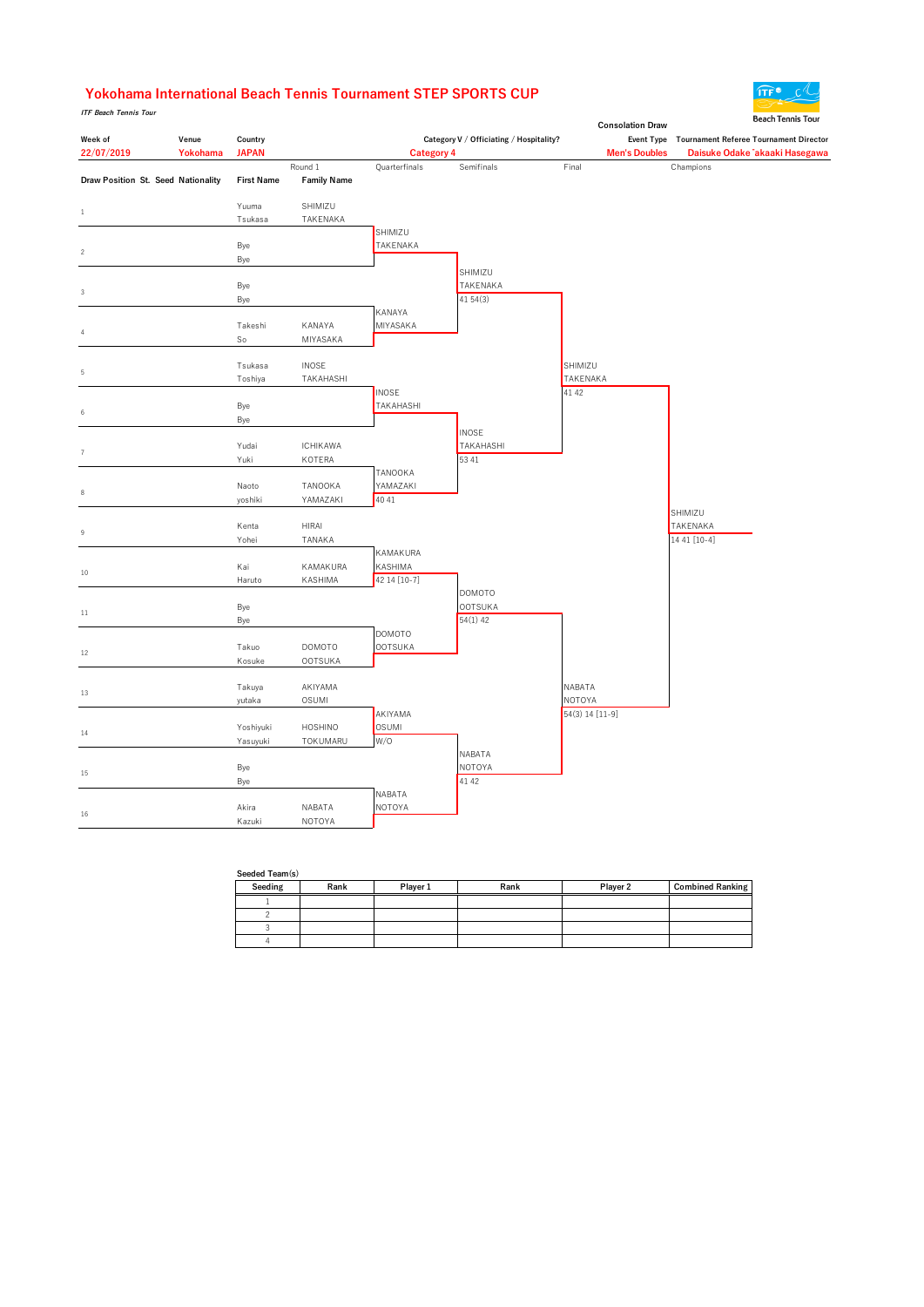

 $\overline{1}$ 

 $\sim$ 

 $\overline{z}$ 

 $\mathbb{R}$ 

 $\mathbf{R}$ 

 $15\,$ 

#### Yokohama International Beach Tennis Tournament STEP SPORTS CUP **ITF Reach Tennie Tour**

**Main Draw** 

 $\widehat{\mathsf{ITF}}^{\bullet}$   $\mathsf{C}'$ 

 $20\,$ 

 $_{21}$ 

 $^{24}$ 



| Seeded Team(s) |      |               |      |                  |                         |
|----------------|------|---------------|------|------------------|-------------------------|
| Seeding        | Rank | Player 1      | Rank | Player 2         | <b>Combined Ranking</b> |
|                | 37   | <b>OTSUKA</b> | 37   | SHIBAYAMA        | 74                      |
|                | 75   | MIYASAKA      | 50   | NAKAGAWA         | 125                     |
|                | 172  | <b>HARA</b>   | 86   | NAGATA           | 258                     |
|                | 81   | <b>HOMMA</b>  | 191  | MAKI             | 272                     |
|                | 72   | KAWAMUKAI     | 210  | MINAMI           | 282                     |
| 6              | 99   | OKAZAKI       | 381  | <b>TSUJIMOTO</b> | 480                     |
|                | 99   | SHIKAMA       | 486  | SHIZAWA          | 585                     |
| 8              | 191  | MAKI          | 421  | MATSUI           | 612                     |
|                |      |               |      |                  |                         |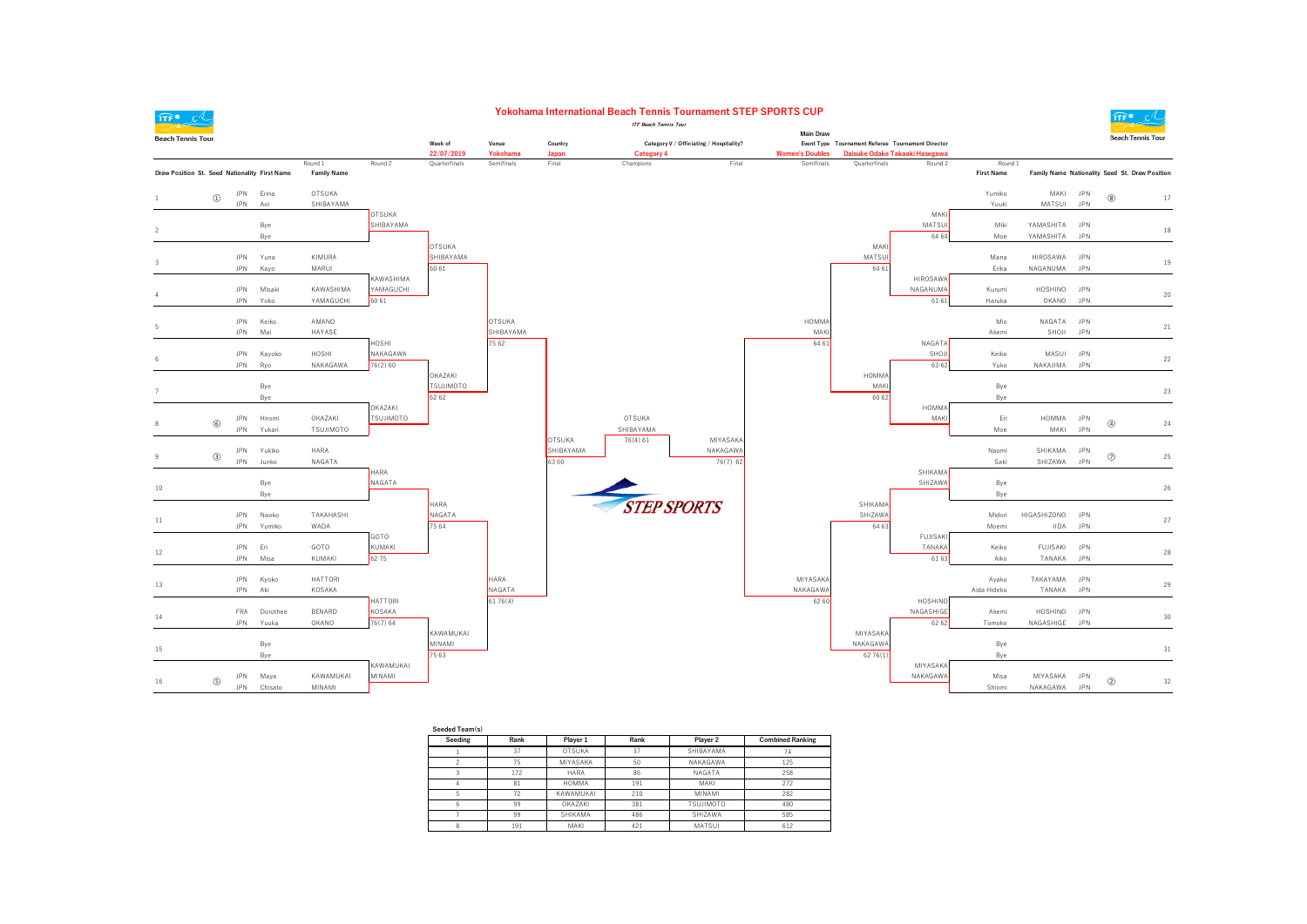### Yokohama International Beach Tennis Tournament STEP SPORTS CUP

**ITF Beach Tennis Tour** 

|                                    |            |                   |                    |                                    |                                         |       | <b>Consolation Draw</b> | beach Tennis Tour                                 |
|------------------------------------|------------|-------------------|--------------------|------------------------------------|-----------------------------------------|-------|-------------------------|---------------------------------------------------|
| Week of                            | Venue      | Country           |                    |                                    | Category V / Officiating / Hospitality? |       |                         | Event Type Tournament Referee Tournament Director |
| 22/07/2019                         | Yokohama   | <b>JAPAN</b>      |                    | <b>Category 4</b>                  |                                         |       | <b>Women's Doubles</b>  | Daisuke Odake 「akaaki Hasegawa                    |
|                                    |            |                   | Round 1            | Quarterfinals                      | Semifinals                              | Final |                         | Champions                                         |
| Draw Position St. Seed Nationality |            | <b>First Name</b> | <b>Family Name</b> |                                    |                                         |       |                         |                                                   |
|                                    |            |                   |                    |                                    |                                         |       |                         |                                                   |
| $\,1\,$                            | <b>JPN</b> | Naoko             | TAKAHASHI          |                                    |                                         |       |                         |                                                   |
|                                    | <b>JPN</b> | Yumiko            | WADA               |                                    |                                         |       |                         |                                                   |
|                                    |            |                   |                    | TAKAHASHI<br><b>WADA</b>           |                                         |       |                         |                                                   |
| $\overline{c}$                     |            | Bye<br>Bye        |                    |                                    |                                         |       |                         |                                                   |
|                                    |            |                   |                    |                                    | TAKAHASHI                               |       |                         |                                                   |
|                                    |            | Bye               |                    |                                    | WADA                                    |       |                         |                                                   |
| 3                                  |            | Bye               |                    |                                    | 41 41                                   |       |                         |                                                   |
|                                    |            |                   |                    | MASUI                              |                                         |       |                         |                                                   |
|                                    | <b>JPN</b> | Keiko             | MASUI              | NAKAJIMA                           |                                         |       |                         |                                                   |
| $\overline{4}$                     | <b>JPN</b> |                   | NAKAJIMA           |                                    |                                         |       |                         |                                                   |
|                                    |            |                   |                    |                                    |                                         |       |                         |                                                   |
| 5                                  | <b>JPN</b> | Keiko             | AMANO              |                                    |                                         |       | TAKAHASHI               |                                                   |
|                                    | <b>JPN</b> | Mai               | HAYASE             |                                    |                                         | WADA  |                         |                                                   |
|                                    |            |                   |                    | AMANO                              |                                         | 41 42 |                         |                                                   |
| $\,6\,$                            |            | Bye               |                    | <b>HAYASE</b>                      |                                         |       |                         |                                                   |
|                                    |            | Bye               |                    |                                    |                                         |       |                         |                                                   |
|                                    |            |                   |                    |                                    | HIGASHIBZONO                            |       |                         |                                                   |
| $\overline{7}$                     |            | Bye               |                    |                                    | <b>IIDA</b>                             |       |                         |                                                   |
|                                    |            | Bye               |                    |                                    | 42 40                                   |       |                         |                                                   |
|                                    | <b>JPN</b> | Midori            | HIGASHIBZONO       | <b>HIGASHIBZONO</b><br><b>IIDA</b> |                                         |       |                         |                                                   |
| $\,$ 8 $\,$                        | <b>JPN</b> | Moemi             | <b>IIDA</b>        |                                    |                                         |       |                         |                                                   |
|                                    |            |                   |                    |                                    |                                         |       |                         | TAKAHASHI                                         |
|                                    | <b>JPN</b> | Yuna              | KIMURA             |                                    |                                         |       |                         | WADA                                              |
| 9                                  | <b>JPN</b> | Kayo              | MARUI              |                                    |                                         |       |                         | 24 54 (7) [10-6]                                  |
|                                    |            |                   |                    | <b>BENARD</b>                      |                                         |       |                         |                                                   |
|                                    | <b>FRA</b> | Dorodhee          | <b>BENARD</b>      | OKANO                              |                                         |       |                         |                                                   |
| $10\,$                             | <b>JPN</b> | Yuuka             | OKANO              | 40 42                              |                                         |       |                         |                                                   |
|                                    |            |                   |                    |                                    | <b>BENARD</b>                           |       |                         |                                                   |
| $11\,$                             |            | Bye               |                    |                                    | <b>OKANO</b>                            |       |                         |                                                   |
|                                    |            | Bye               |                    |                                    | 54(5) 54(3)                             |       |                         |                                                   |
|                                    |            |                   |                    | <b>HOSHINO</b>                     |                                         |       |                         |                                                   |
| $12\,$                             | <b>JPN</b> | Kurumi            | <b>HOSHINO</b>     | OKANO                              |                                         |       |                         |                                                   |
|                                    | <b>JPN</b> | Haruka            | OKANO              |                                    |                                         |       |                         |                                                   |
|                                    | <b>JPN</b> | Ayako             | TAKAYAMA           |                                    |                                         |       |                         |                                                   |
| 13                                 | <b>JPN</b> | Aida hideko       | TANAKA             |                                    |                                         |       |                         |                                                   |
|                                    |            |                   |                    | TAKAYAMA                           |                                         |       |                         |                                                   |
|                                    |            | Bye               |                    | TANAKA                             |                                         |       |                         |                                                   |
| 14                                 |            | Bye               |                    |                                    |                                         |       |                         |                                                   |
|                                    |            |                   |                    |                                    | YAMASHITA                               |       |                         |                                                   |
|                                    |            | Bye               |                    |                                    | YAMASHITA                               |       |                         |                                                   |
| 15                                 |            | Bye               |                    |                                    | 40 40                                   |       |                         |                                                   |
|                                    |            |                   |                    | YAMASHITA                          |                                         |       |                         |                                                   |
| $16\,$                             | <b>JPN</b> | Miki              | YAMASHITA          | YAMASHITA                          |                                         |       |                         |                                                   |
|                                    | <b>JPN</b> | Moe               | YAMASHITA          |                                    |                                         |       |                         |                                                   |

| Seeded Team(s) |      |          |      |          |                         |  |  |  |  |
|----------------|------|----------|------|----------|-------------------------|--|--|--|--|
| Seeding        | Rank | Player 1 | Rank | Player 2 | <b>Combined Ranking</b> |  |  |  |  |
|                |      |          |      |          |                         |  |  |  |  |
|                |      |          |      |          |                         |  |  |  |  |
|                |      |          |      |          |                         |  |  |  |  |
|                |      |          |      |          |                         |  |  |  |  |

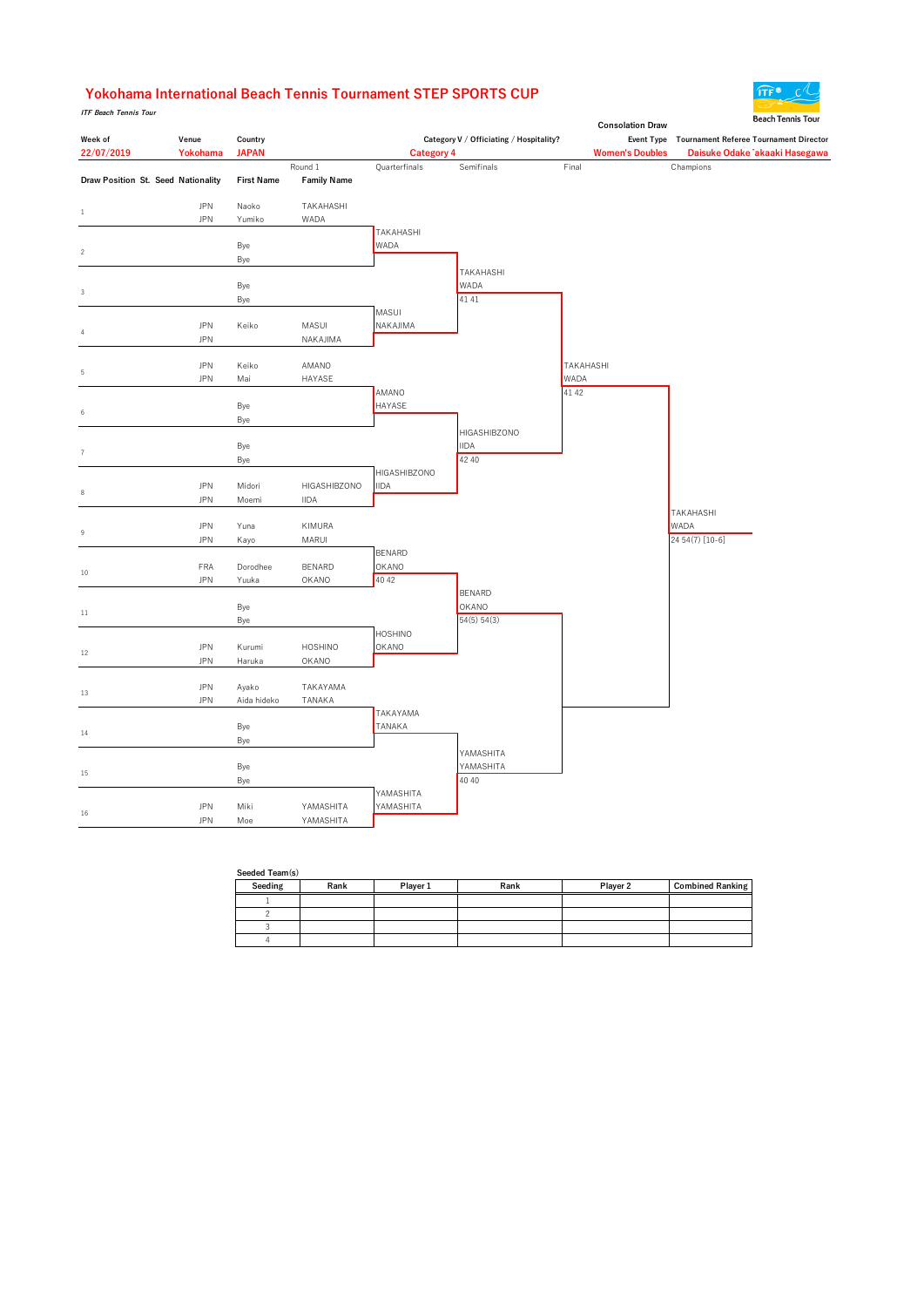# Yokohama International Beach Tennis Tournament STEP SPORTS CUP

|                |                  | ミックスダブルス     |           | 会場:横浜海の公園      | 開催日:令和元年7月28日(日) レフェリー:小竹大介 |       |
|----------------|------------------|--------------|-----------|----------------|-----------------------------|-------|
|                |                  | 名前           | 1st Round | Quarter-finals | Semi-finals                 | Final |
|                |                  | 濱口 康司        |           |                |                             |       |
| $\circledcirc$ |                  | 1 色摩 直美      | 濱口 康司     |                |                             |       |
|                |                  | 田野岡 直人       | 色摩 直美     |                |                             |       |
|                | $\boldsymbol{2}$ | 星 佳代子        | 80        | 濱口 康司          |                             |       |
|                |                  | 幸村 慶太        |           | 色摩 直美          |                             |       |
|                | 3                | 中川 涼         | 幸村 慶太     | 83             |                             |       |
|                |                  | 坂田 康平        | 中川 涼      |                |                             |       |
|                |                  | 4 岡野 友香      | 82        |                | 濱口 康司                       |       |
|                |                  | 杉田<br>高章     |           |                | 色摩 直美                       |       |
| $^{\circledR}$ |                  | $5$ 岡崎<br>宏美 | 杉田 高章     |                | 83                          |       |
|                |                  | 鎌倉 嘉生        | 岡崎 宏美     |                |                             |       |
|                | 6                | 和田 夕美子       | 84        | 村上 雄哉          |                             |       |
|                |                  | 藤木 祐一        |           | 熊木 美沙          |                             |       |
|                | 7 <sub>z</sub>   | 飯田 萌未        | 村上 雄哉     | 85             |                             |       |
|                |                  | 村上 雄哉        | 熊木 美沙     |                |                             |       |
|                | 8                | 熊木 美沙        | 86        |                |                             | 濱口 康司 |
|                |                  | 清水 優真        |           |                |                             | 色摩 直美 |
|                |                  | 9 辻本 有佳里     | 清水 優真     |                |                             | 84    |
|                |                  | 山田 祐希        | 辻本 有佳里    |                |                             |       |
|                |                  | 10 丸井 賀世     | 83        | 高広<br>東園       |                             |       |
|                |                  | 小川 光洋        |           | 山下 萌絵          |                             |       |
|                |                  | 11 鈴木 寧々     | 高広<br>東園  | 85             |                             |       |
|                |                  | 東園 高広        | 山下 萌絵     |                |                             |       |
|                |                  | 4 12 山下 萌絵   | 98(5)     |                | 東園 高広                       |       |
|                |                  | 岡本 一成        |           |                | 山下 萌絵                       |       |
|                |                  | 13 牧 ゆみ子     | 大畑 友樹     |                | 83                          |       |
|                |                  | 大畑 友樹        | 庄司 明美     |                |                             |       |
|                |                  | 14 庄司 明美     | 85        | 大畑 友樹          |                             |       |
|                |                  | 多田 雄紀        |           | 庄司 明美          |                             |       |
|                |                  | 15 服部 京子     | 大塚 浩介     | 98(2)          |                             |       |
|                |                  | 大塚 浩介        | 藤崎 景子     |                |                             |       |
|                |                  | 2 16 藤崎 景子   | 81        |                |                             |       |